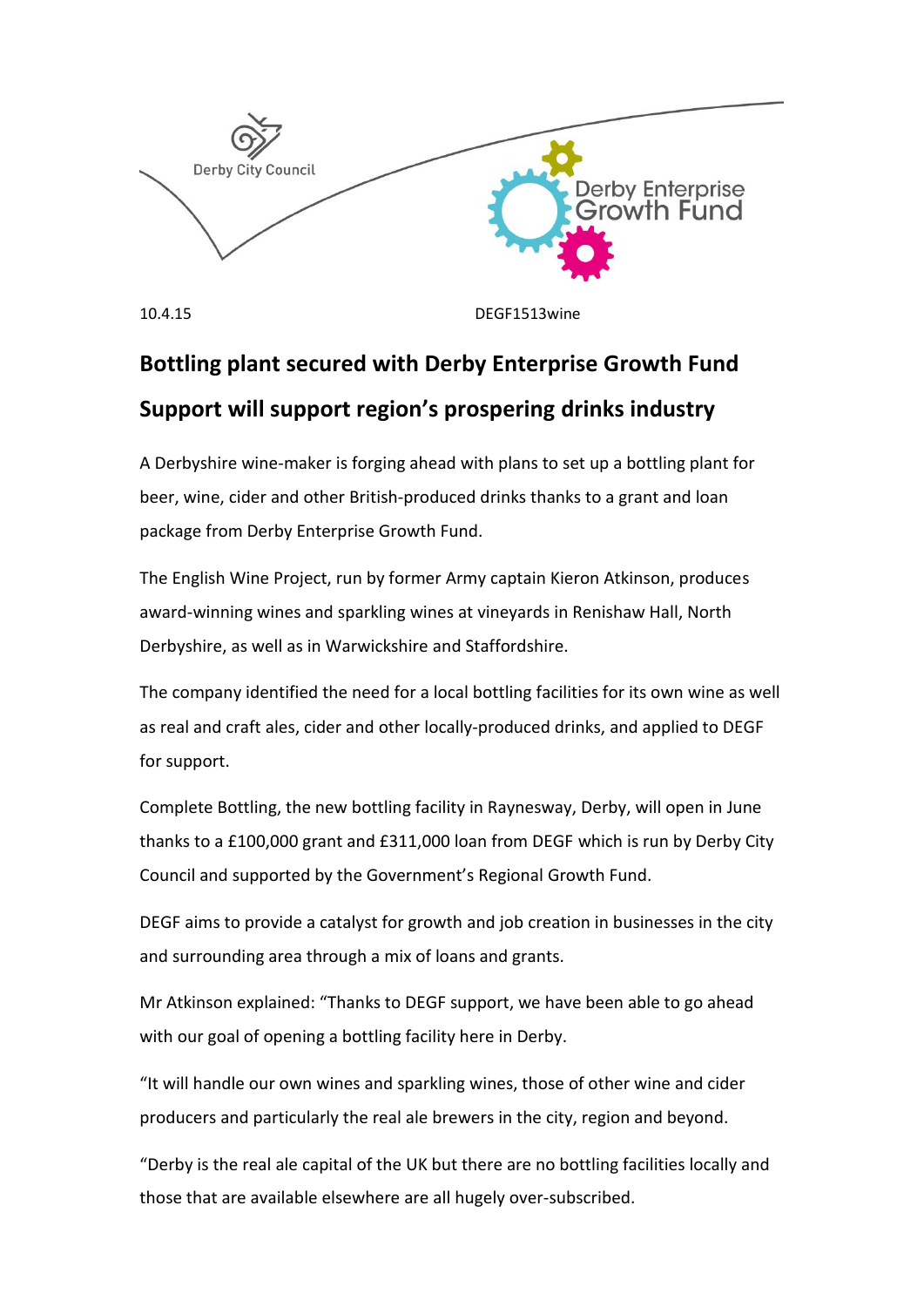"Bottling issues is therefore holding back many real ale producers and micro breweries from expanding and reducing their ability to sell their high quality produce to more outlets both in the UK and abroad.

"The DEGF grant and loan has enabled us to source the best bottling equipment out there which will ensure consistent quality control. Production will start at 10,000 pints a day and we have the capacity to increase that to 15,000 pints as production increases."

The new facility will in time create 14 full time production, clerical and sales jobs – growing the English Wine Project company which continues to win acclaim for the quality of its wines and sparkling wines.

Derby City Council Director of Regeneration Richard Williams is a member of the DEGF panel of industrial and financial experts which considers business applications.

He said: "The DEGF support for the English Wine Project will not only facilitate the growth of this successful and innovative company but will have wide-reaching benefits to the real ale producers and micro breweries in the city and surrounding area.

"This facility will enable real ale, wine and cider produced here to be bottled locally quickly and efficiently to capitalise on the export opportunities throughout the UK and abroad.

"It will therefore support the growth in the market, create more local jobs in the industry and greatly enhance Derby's credentials as the real ale capital of the UK."

Due to the unparalleled success of the Fund in making loan investments rather than simply distributing grant payments, the Fund will be available to support businesses for years to come. To find out more visit: www.derby.gov.uk/degf . Alternatively call 01332 641628 or email [degf@derby.gov.uk](mailto:degf@derby.gov.uk)

ends

Media enquiries: Sarah Jenkin-Jones, JJPR Tel: 01332 515102/07951945665 [sarah@jjpublicrelations.co.uk](mailto:sarah@jjpublicrelations.co.uk)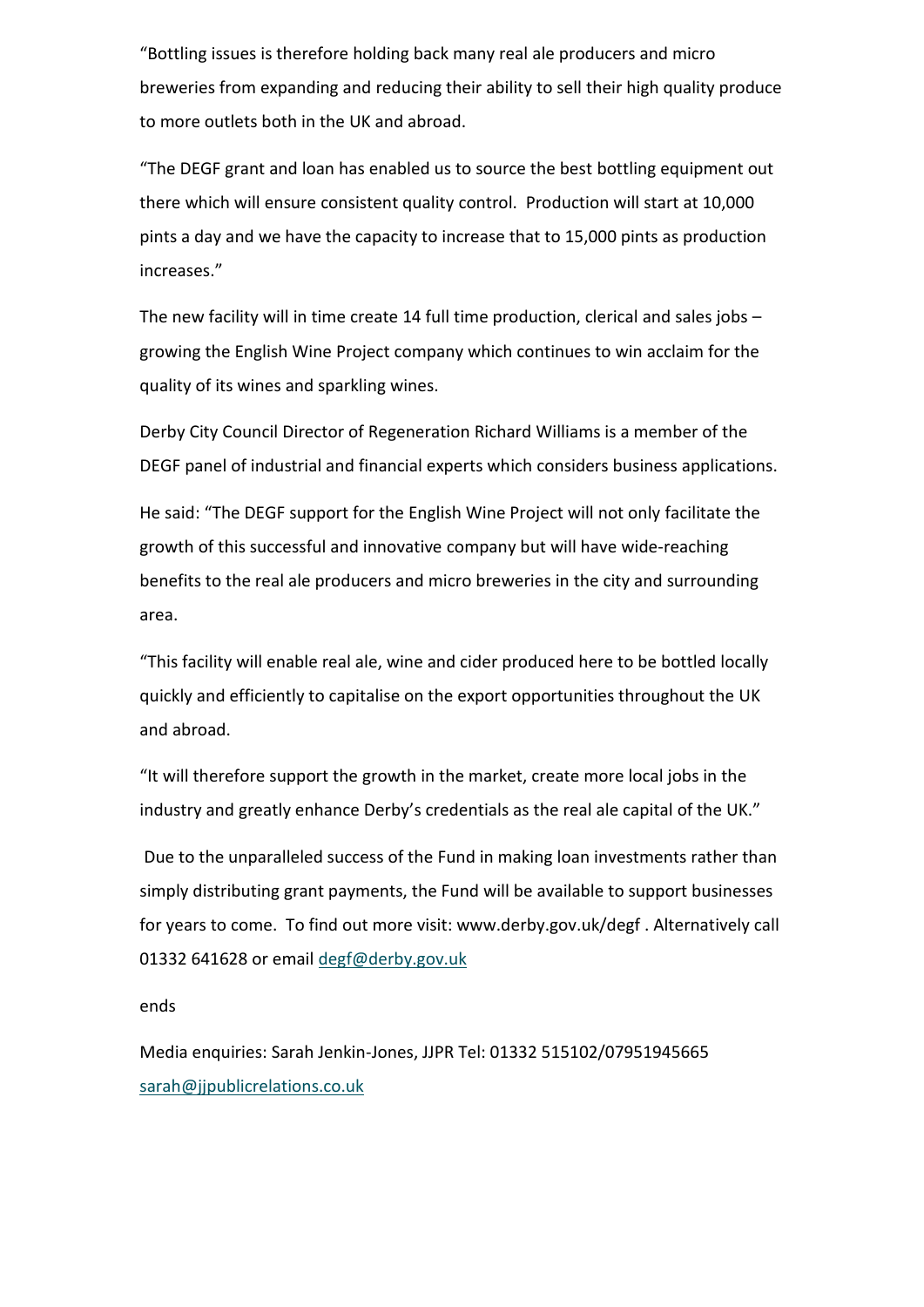### NOTE TO EDITORS:

#### Derby Enterprise Growth Fund

The Derby Enterprise Growth Fund is a £20 million holistic finance scheme delivered by Derby City Council offering grants and loans to Derby businesses and those that operate within the city's travel to work area.

The Fund focuses on stimulating innovation, expansion and investment in enterprises with the key objective of creating jobs.

The Derby Enterprise Growth Fund can be used for a variety of purposes. This could involve innovation, research and development of products, processes and systems which will result in business and supply chain efficiency, resilience, growth and profitability.

The Fund also promotes business expansion, providing loans and in some cases grants for enterprises with growth potential across all sectors, including social enterprises. Eligible expenditure includes support with costs of relocation from abroad, investment in both development to enable additional overseas trade and capital equipment, site and building infrastructure, working capital, workforce development as well as help to become investment-ready.

Due to the unparalleled success of the Fund in making loan investments rather than simply distributing grant payments, the Fund will be available to support businesses for years to come. To find out more visit: [www.derby.gov.uk/degf](http://www.derby.gov.uk/degf) . Alternatively call 01332 641628 or email [degf@derby.gov.uk](mailto:degf@derby.gov.uk)

## About the Government's Regional Growth Fund

The Government's Regional Growth Fund (RGF) supports eligible projects and programmes raising private sector investment to create economic growth and lasting employment. It has invested nearly £3 billion to help businesses in England to grow; so far generating over 100,000 jobs.